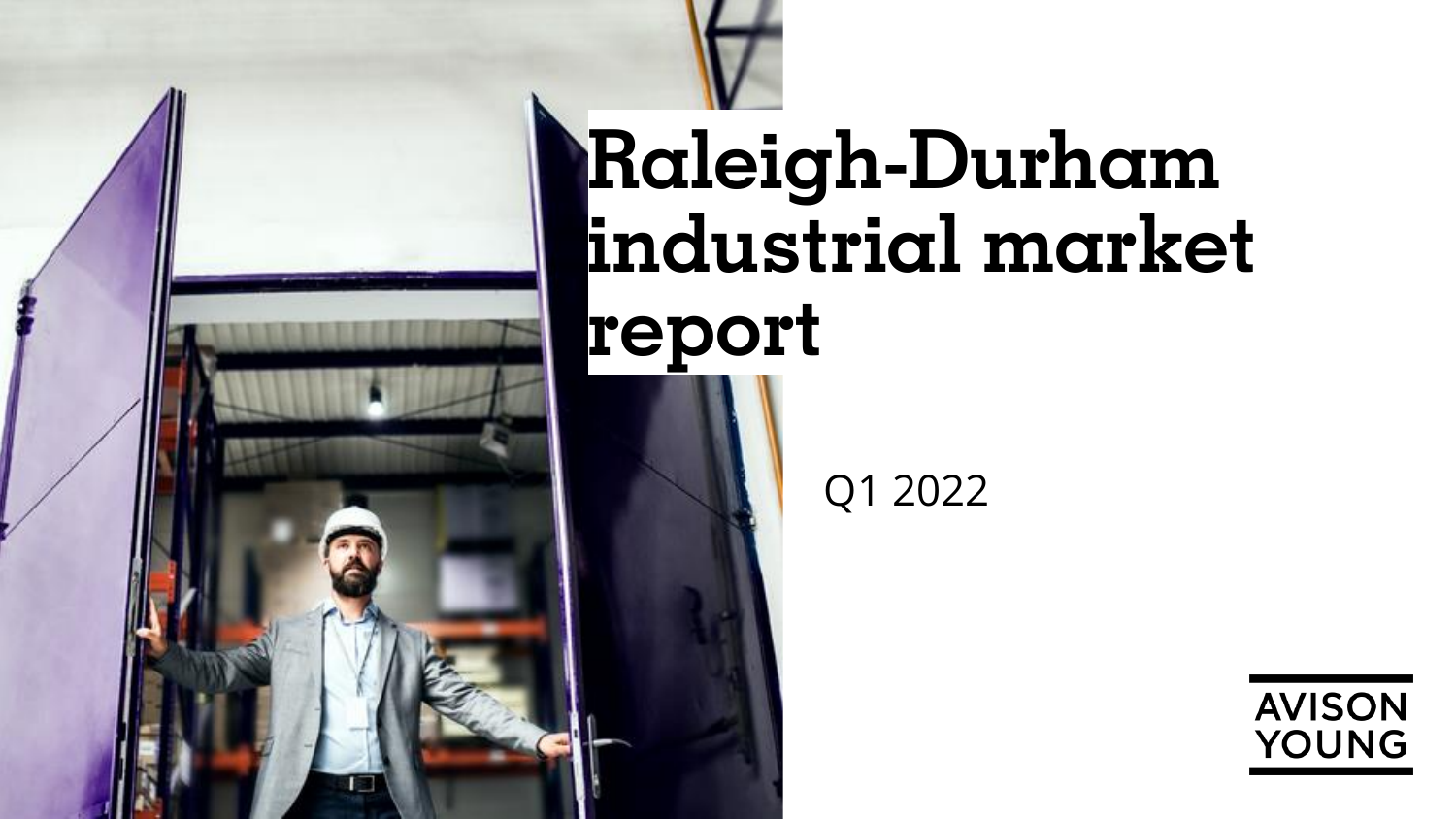## **Industrial market trends**

## **Solid demand**

The Raleigh-Durham industrial market continues to experience unrelenting demand for space as availability remains constrained. As occupiers move at a rapid pace to expand and/or relocate their operations, vacancies have plummeted, and rents remain on the rise, particularly in large Class A inventory, despite hefty construction costs and labor and material shortages.

## **Record low vacancy**

Vacancy fell to 2.5% in the first quarter, down 210 bps year-over-year due to heightened demand and a stark lack of inventory, particularly in new construction. Of the 7.8 msf of industrial product that is currently underway, 31% is already preleased, indicating that demand shows no signs of slowing and total vacancy should remain at or around record lows in the near term.

# **01 02 03**

## **Speculative construction**

In a highly competitive land market where demand has outstripped supply, Raleigh-Durham continues to experience an uptick in speculative construction. New speculative construction strives to meet both flex and warehouse occupiers' immediate needs as developers acknowledge that high demand for industrial inventory isn't dissipating.



© 2022 Avison Young. All rights reserved. E. & O.E.: The information contained herein was obtained from sources which we deem reliable and, while thought to be correct, is not guaranteed by Avison Young.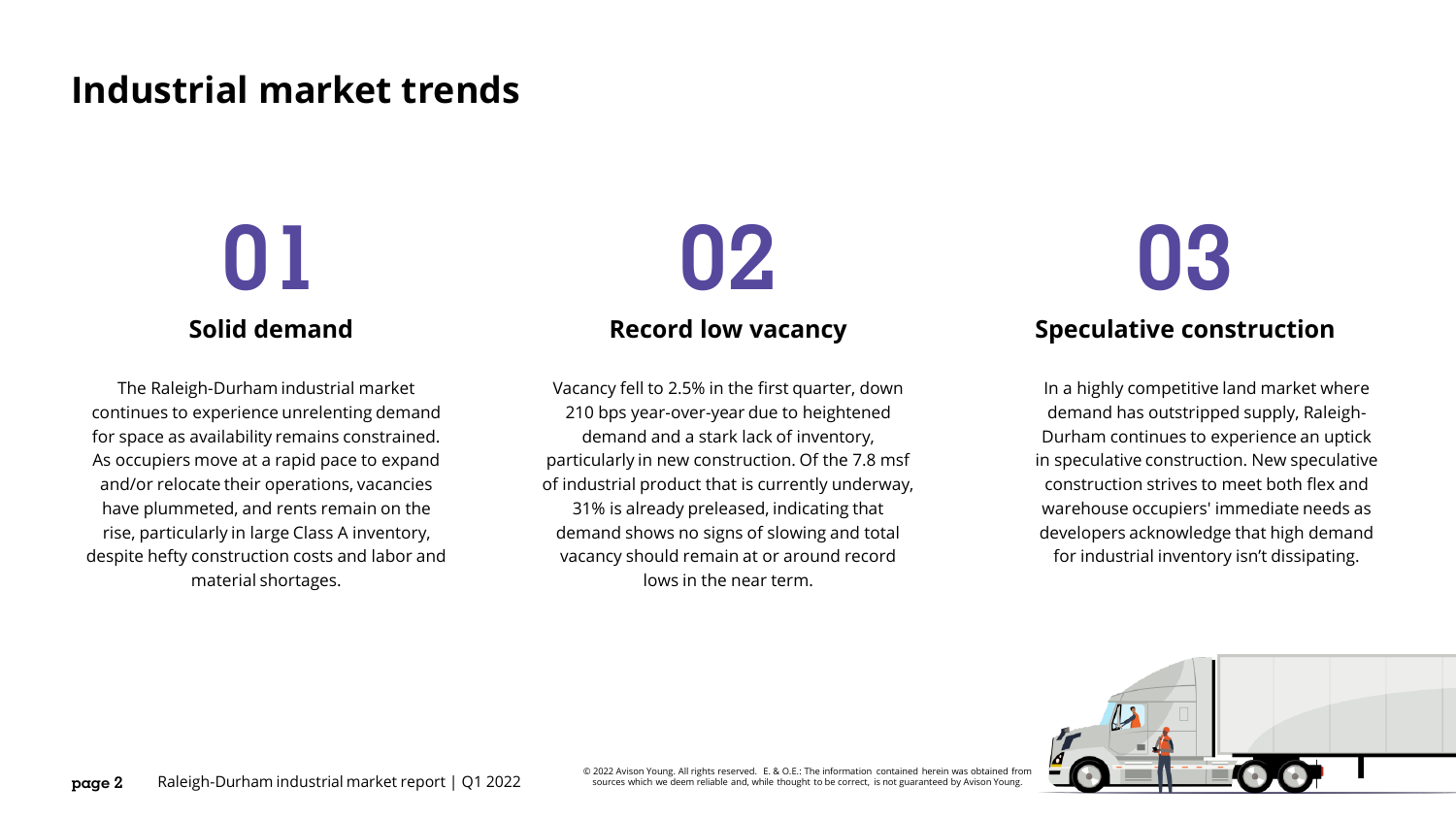## **Industrial market indicators**





© 2022 Avison Young. All rights reserved. E. & O.E.: The information contained herein was obtained from sources which we deem reliable and, while thought to be correct, is not guaranteed by Avison Young.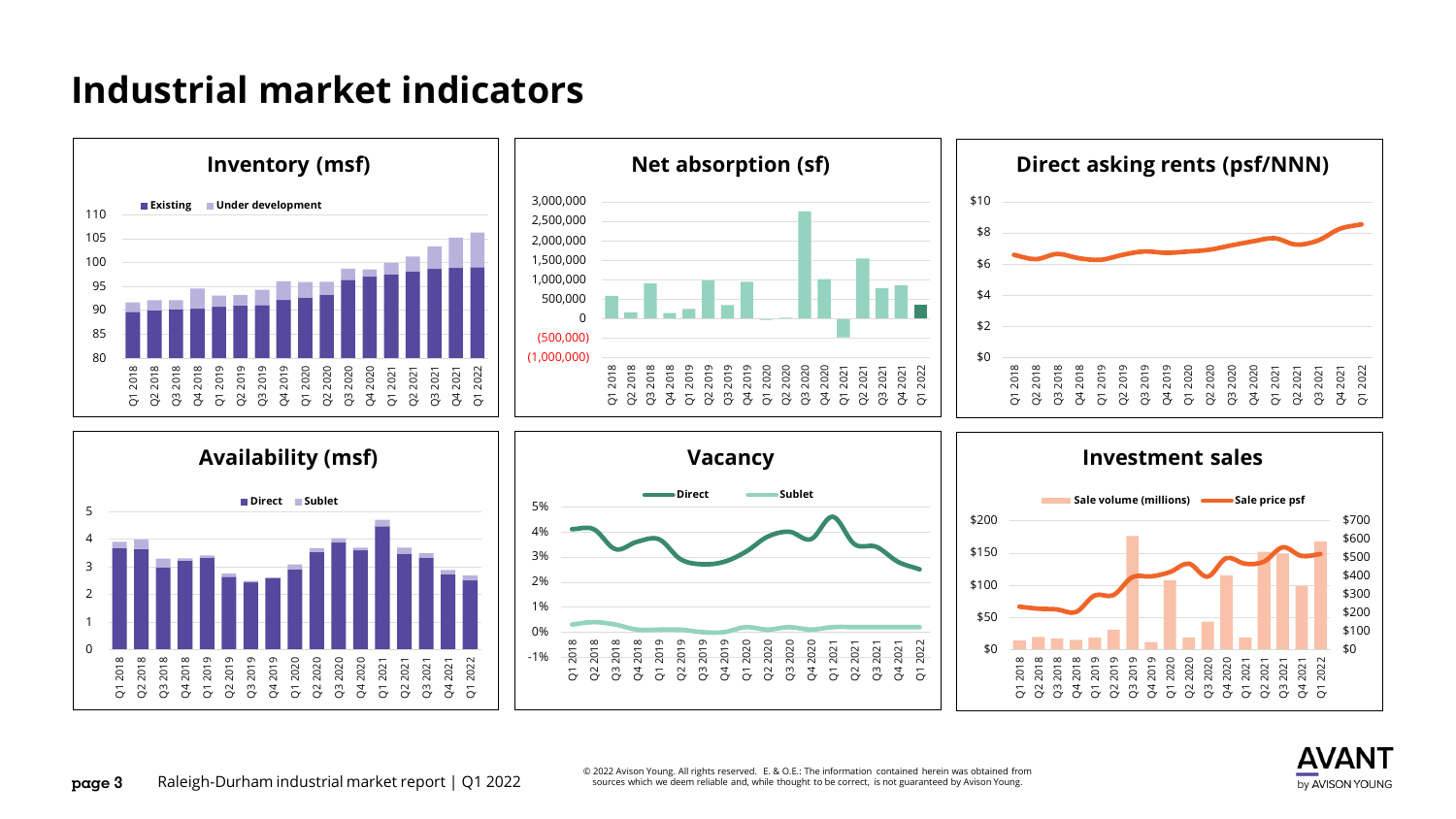## **Industrial market activity**

### **Recent leasing activity**

| Tenant name                           | Property                         | <b>Size</b> | Submarket                     | Lease type | Sign date | Property type    |  |
|---------------------------------------|----------------------------------|-------------|-------------------------------|------------|-----------|------------------|--|
| Amazon                                | 2095 W Market Street             | 600,000     | Johnston County               | New        | Mar 2022  | Industrial       |  |
| Confidential                          | Alexander Commerce Park - Bldg 1 | 189,072     | $I-40/RTP$<br>New<br>Mar 2022 |            |           | Industrial       |  |
| West Brothers Transportation Services | North 70 Distribution Center     | 160,497     | North Durham                  | New        | Feb 2022  | Industrial       |  |
| Confidential                          | <b>Bradford Center</b>           | 121,883     | $I-40/RTP$                    | New        | Jan 2022  | Flex R&D         |  |
| Park Building Supply                  | 2728 Capital Boulevard           | 68,554      | Northeast Wake                | New        | Jan 2022  | Light Industrial |  |
| Costco                                | Regional Commerce Center         | 63,800      | South Durham                  | <b>New</b> | Feb 2022  | Industrial       |  |
| Pactiv                                | Eastgate 540 - Bldg 3            | 60,134      | Northeast Wake                | New        | Mar 2022  | Industrial       |  |
| Mountain Power Systems*               | 144 Old Lystra Road              | 55,200      | Orange County                 | New        | Feb 2022  | Industrial       |  |
| Siemens Energy*                       | 101 Oak Tree Drive               | 20,200      | Johnston County               | New        | Feb 2022  | Industrial       |  |

*\*Avison Young transaction*

#### **Recent sales activity – YTD 2022**

| Buyer                                | Property                           | Sale date | Sale price   | Sale price psf | Total sf | Seller           |
|--------------------------------------|------------------------------------|-----------|--------------|----------------|----------|------------------|
| Alexandria Real Estate Equities      | The Labs at Research Triangle Park | Jan 2022  | \$80,000,000 | \$1,158        | 69,059   | Thor Equities    |
| Omega Industrial Realty, GMF Capital | 100 K-Flex Way                     | Feb 2022  | \$26,500,000 | \$73           | 363,918  | Noda LLC         |
| Agree Realty                         | 3820 Generosity Court              | Feb 2022  | \$6,200,000  | \$407          | 15,300   | Frall Developers |
| New Market Strategies                | 1610 Wolfpack Lane                 | Mar 2022  | \$4,800,000  | \$248          | 19,380   | Glenn Currin     |

### **Notable development**

| Property                          | Property type             | Expected delivery | Size (sf) | % preleased | Submarket             |
|-----------------------------------|---------------------------|-------------------|-----------|-------------|-----------------------|
| Medline Distribution Facility     | Industrial – Distribution | Apr 2022          | 1,256,278 | 79%         | Orange County         |
| Amazon - 2095 W Market Street     | Industrial – Distribution | Jan 2023          | 600,000   | 100%        | Johnston County       |
| Buckhorn Industrial Park - Bldg 1 | Industrial – Distribution | Sep 2022          | 375,000   | 0%          | Orange County         |
| Garner Business Park 70 - Bldg 4  | Industrial – Warehouse    | Aug 2022          | 298,741   | 0%          | Southwest Wake County |



© 2022 Avison Young. All rights reserved. E. & O.E.: The information contained herein was obtained from sources which we deem reliable and, while thought to be correct, is not guaranteed by Avison Young.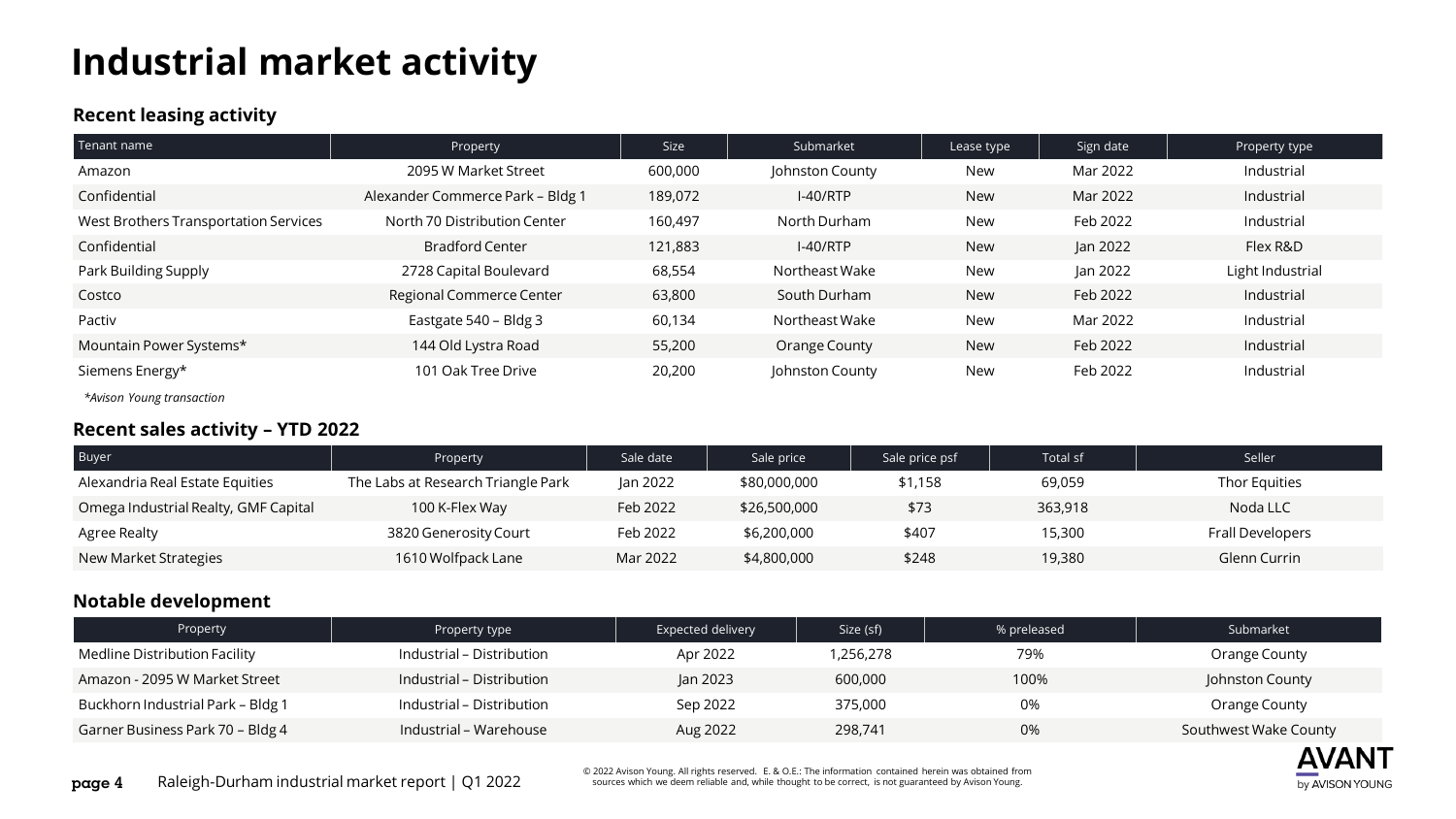## **Industrial market stats by submarket**

|                         |                |                | Vacancy |             | <b>Net Absorption</b> |            | <b>SF Under</b>          |              | <b>Average Asking Rent</b> |                          |
|-------------------------|----------------|----------------|---------|-------------|-----------------------|------------|--------------------------|--------------|----------------------------|--------------------------|
| <b>By Submarket</b>     | Inventory (sf) | <b>Total %</b> | W / D   | <b>Flex</b> | <b>1Q22</b>           | <b>TTM</b> | <b>Construction</b>      | <b>Total</b> | W/D                        | <b>Flex</b>              |
| Cary                    | 2,930,771      | 6.8%           | 9.8%    | 0.8%        | $-178,112$            | $-108,001$ |                          | \$13.85      | \$14.00                    | \$13.79                  |
| East Raleigh            | 1,072,532      | 5.3%           | 4.7%    | 8.0%        | $-40,910$             | $-21,910$  | $\blacksquare$           | \$10.51      | \$8.75                     | \$15.00                  |
| $I-40/RTP$              | 22,169,767     | 1.5%           | 0.2%    | 6.1%        | 103,502               | 1,032,885  | 1,245,799                | \$13.15      | \$7.27                     | \$16.11                  |
| North Durham            | 2,766,238      | 3.5%           | 0.0%    | 3.4%        | 1,640                 | 15,834     | $\sim$                   | \$5.75       | \$5.75                     | $\sim$                   |
| Northeast Wake          | 9,950,358      | 3.3%           | 3.4%    | 2.8%        | 318,585               | 726,858    | 673,120                  | \$9.06       | \$8.43                     | \$13.57                  |
| Orange County           | 1,950,182      | 0.6%           | 0.7%    | 0.0%        | $\sim$                | 112,200    | 1,841,900                | \$4.50       | \$4.50                     | $\overline{\phantom{a}}$ |
| Six Forks Road/Falls    | 2,924,077      | 1.1%           | 1.2%    | 0.8%        | 49,598                | 77,521     |                          | \$7.33       | \$6.75                     | \$13.57                  |
| South Durham            | 2,081,622      | 2.7%           | 0.0%    | 7.2%        | $\sim$                | $\sim$     | 274,370                  | \$15.61      | $\sim$ .                   | \$15.61                  |
| Southeast Wake          | 9,677,872      | 1.3%           | 0.2%    | 7.8%        | 26,114                | 396,941    | 1,838,032                | \$7.53       | \$5.38                     | \$12.24                  |
| Southwest Wake          | 5,852,927      | 4.6%           | 3.3%    | 7.4%        | $-6,413$              | 54,335     | 799,200                  | \$15.08      | \$5.95                     | \$15.70                  |
| US 1/Capital Blvd       | 6,973,097      | 5.0%           | 3.6%    | 6.7%        | $-11,697$             | 154,352    |                          | \$12.29      | \$9.22                     | \$14.03                  |
| US 70/Glenwood          | 2,383,291      | 1.7%           | 0.0%    | 3.7%        | 55,835                | 58,106     | $\overline{\phantom{a}}$ | \$12.44      | \$8.70                     | \$12.52                  |
| West Raleigh            | 1,276,150      | 4.9%           | 4.8%    | 5.0%        | $-37,430$             | $-9,503$   | ÷.                       | \$13.30      | \$12.50                    | \$14.18                  |
| <b>Core Markets</b>     | 71,996,432     | 2.7%           | 1.7%    | 5.9%        | 280,712               | 2,489,618  | 6,672,421                | \$10.79      | \$7.14                     | \$14.66                  |
| Chatham County          | 573,834        | 9.6%           | 10.0%   |             | $\sim$                | $-47,200$  |                          | \$6.50       | \$6.50                     | $\blacksquare$           |
| East Alamance           | 6,910,631      | 7.7%           | 7.1%    | $\sim$      | 50,000                | 198,740    | 297,675                  | \$5.01       | \$4.37                     | \$8.75                   |
| Johnston County         | 10,346,932     | 0.2%           | 0.0%    | 4.5%        | 20,200                | 360,125    | 735,000                  | \$5.20       | \$5.20                     | $\blacksquare$           |
| Lee County              | 6,964,629      | 1.7%           | 1.7%    | 0.00%       | $\sim$                | 477,250    | 117,185                  | \$4.95       | \$4.95                     | $\sim$                   |
| South Granville         | 2,304,648      | 0.0%           | 0.0%    | $\sim$      | $\sim$                | 58,182     | $\blacksquare$           | \$5.75       | \$5.75                     | $\overline{\phantom{a}}$ |
| <b>Outlying Markets</b> | 27,100,674     | 2.7%           | 2.5%    | 10.4%       | 70,200                | 1,047,097  | 1,149,860                | \$5.03       | \$4.87                     | \$8.75                   |
| <b>Market Total</b>     | 99,097,106     | 2.7%           | 2.0%    | 6.1%        | 350,912               | 3,536,715  | 7,822,281                | \$8.56       | \$4.61                     | \$14.37                  |